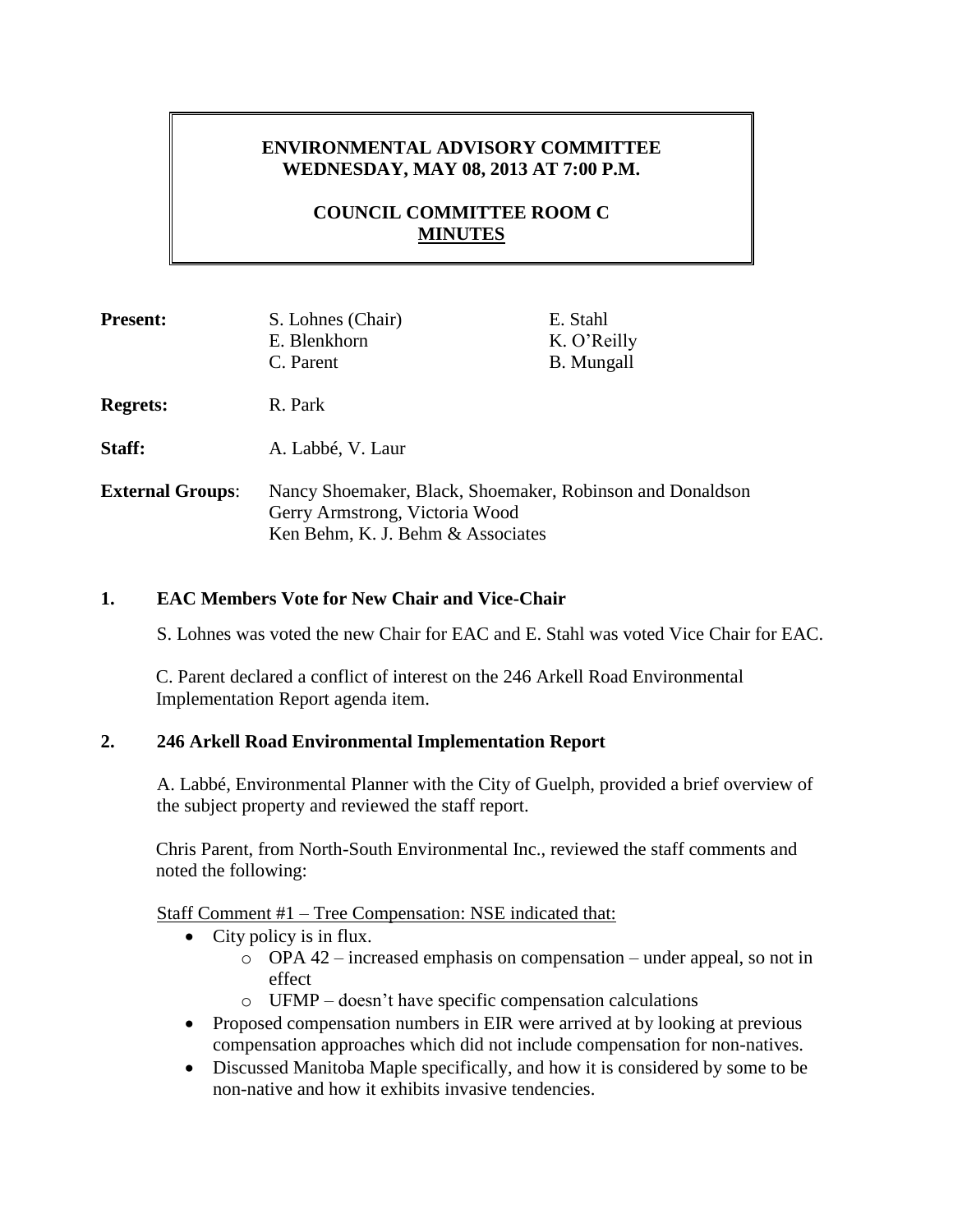$\mathcal{L}$ 

Staff Comment #2 – Noted, to be added to ESC.

Staff Comment #3 – Joint Utilities Plan will be overlayed on tree plan. C. Parent distributed revised landscape plans and advised some trees have been shifted to try to prevent conflict with utilities plan.

Staff Comment #4 – Noted.

Staff Comment #5 – Noted, will provide educational signage.

Staff Comment #6 – Noted.

Staff Comment #7 – Noted.

Staff Comment #8 – Noted.

Staff Comment #9 – Noted. Consultant is still waiting for comments from Parks Planning and GRCA.

General discussion took place and the consultants were available to respond to questions and hear feedback from the Environmental Advisory Committee.

C. Parent advised that there are 113 trees on site. Of these, Thirty-two are native trees in fair to excellent condition.

C. Parent proposed no compensation for the Manitoba Maple or Apple trees based on compensation guidelines accepted by the City of Guelph in recent Environmental Impact Studies, OPA 42 not being in effect and lack of specific City compensation requirements. He suggested precedence should be used for compensation to this point until polices are in place.

Moved by K. O'Reilly and seconded by E. Blenkhorn

"That the Environmental Advisory Committee support the EIR prepared by North-South Environmental Inc. for 246 Arkell Road with the following condition:

That the following items are provided:

- Compensation for non-native trees in fair to excellent condition;
- A Joint Utilities Plan;
- Educational signage for the SWMP;
- Clarification that the proponent is responsible for the monitoring plan;
- Homeowner information;
- Address forthcoming Parks Planning and GRCA comments."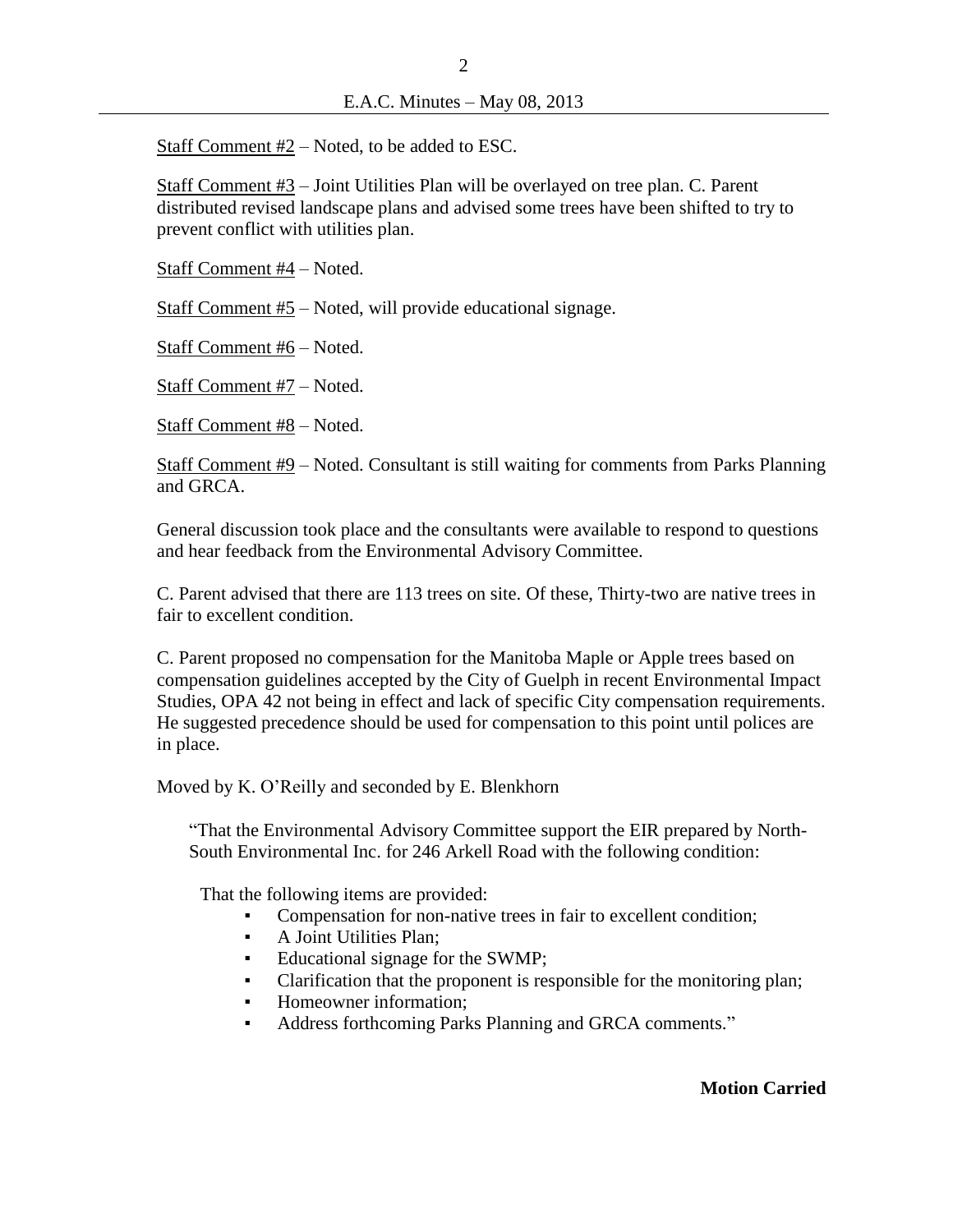### **3. Other Business**

a) New Solid Waste Management Master Plan Review Public Steering Committee

A. Labbé advised that an EAC Member is desired to sit on the Steering Committee. Contact Vivian De Giovanni at 519-822-1260 ext. 2090 if you are interested or require more information.

E. Stahl expressed an interest in the Steering Committee and will contact Vivian to enquire about time commitment etc.

b) EIS ToR Guideline Progress Report from all Members

A. Labbé advised on the following items:

- Staff has been working on the EIS ToR Guideline Draft Document
- Have added a Table "Screening for Known or Candidate Significant Wildlife Habitat"
- Have begun a flowchart to map the process
- Have received the draft EIS Guidelines for the Hydrogeology and Hydrology from E. Stahl
- Have received the draft EIS Guidelines for the ELC and Flora survey from K. O'Reilly
- Have received the draft EIS Guidelines for Aquatics from R. Park. A. Labbé will forward to EAC for review
- Completed sections are to be forwarded to A. Labbé
- c) Notice of Commencement(s) Municipal Projects
	- Speedvale Avenue Improvements EA for road improvements and bridge replacement
	- Green Meadow Park Flood Protection Facility EA Study to construct a stormwater management facility within Green Meadow Park
	- Niska Road Improvements from Ptarmigan Drive to the City Limits including Bridge Replacement over the Speed River – EA Study for proposed improvements to Niska Road from Ptarmigan Drive to the City limits including replacement of the existing Bailey bridge over the Speed River.

All are welcome to attend the public meetings

d) Two Rivers Festival

This is the second year of the Two Rivers Festival to celebrate the Speed and Eramosa rivers that meet in the City of Guelph. The festival begins June 9-16, 2013. E. Stahl advised she will be speaking on a panel on health of river, groundwater etc. Go to<http://www.2riversfestival.org/> for more information.